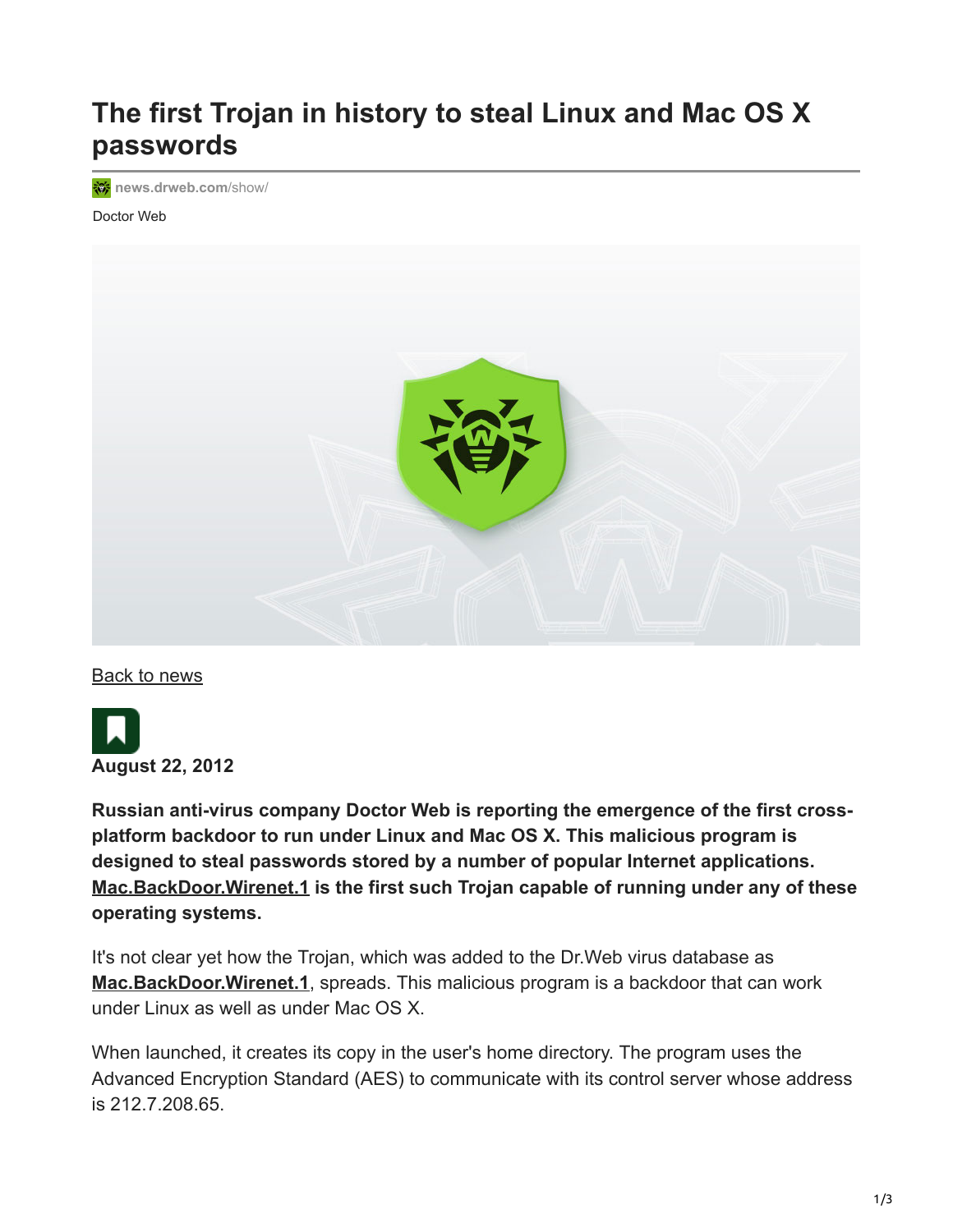

**[Mac.BackDoor.Wirenet.1](https://vms.drweb.com/search/?q=Mac.BackDoor.Wirenet.1&lng=en)** also operates as a keylogger (it sends gathered keyboard input data to intruders); in addition, it steals passwords entered by the user in Opera, Firefox, Chrome, and Chromium, and passwords stored by such applications as Thunderbird, SeaMonkey, and Pidgin. Anti-virus software from Doctor Web successfully detects and removes the backdoor, so the threat does not pose a serious danger to systems protected by [Dr.Web for Mac OS X](https://products.drweb.com/mac/?lng=en) and [Dr.Web for Linux.](https://products.drweb.com/linux/?lng=en)

[What is the benefit of having an account?](https://www.drweb.com/user/advantages/?lng=en)

## **Tell us what you think**

To ask Doctor Web's site administration about a news item, enter @admin at the beginning of your comment. If your question is for the author of one of the comments, put @ before their names.